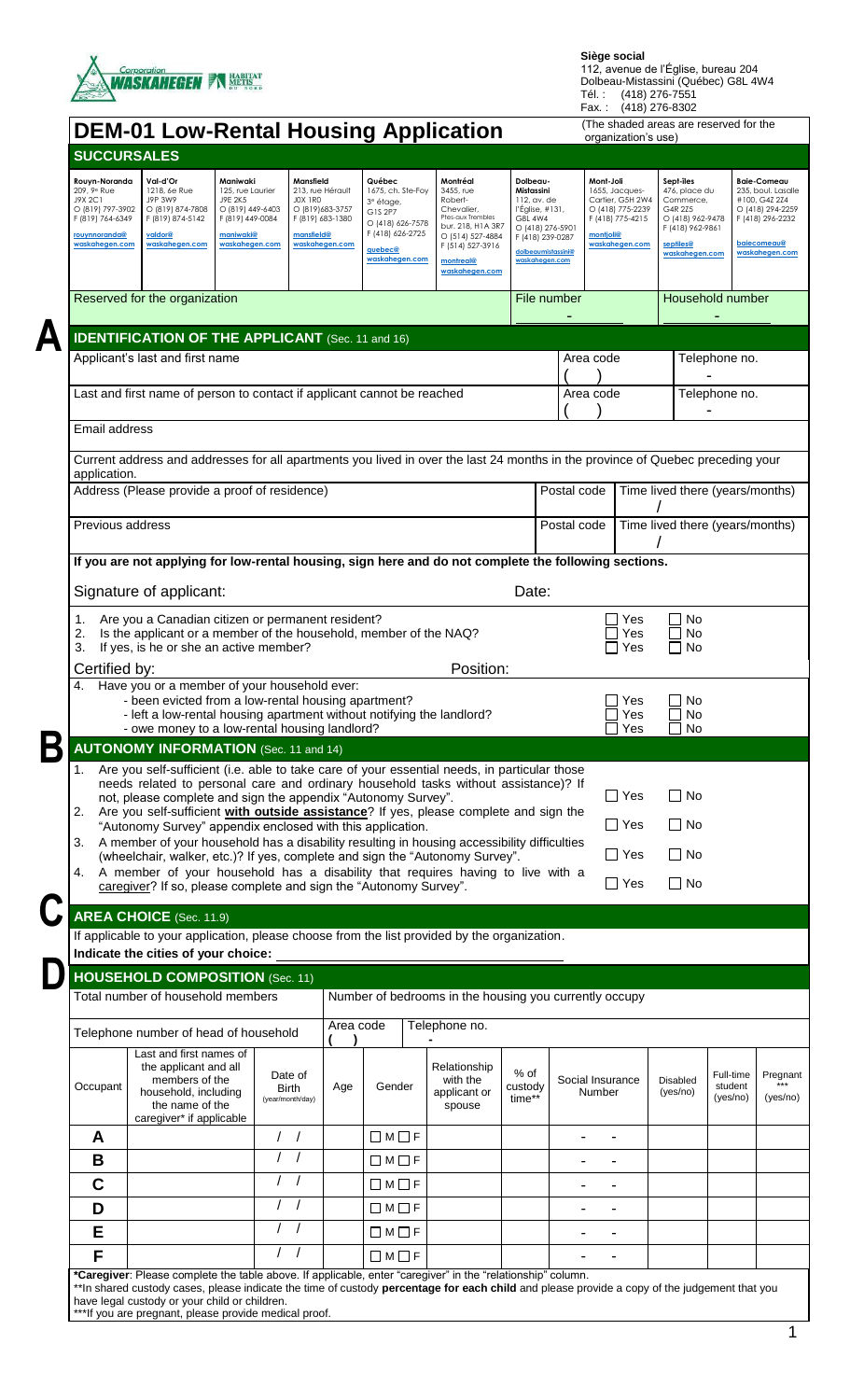

Tél. : (418) 276-7551

| <b>INCOME</b> (for the calendar year preceding the application date) (Sec. 27)                                                                                                                                                                                                                                                                                                                                                                                                                                                                                                                                                             |                                                                                                                                                                                                                                                                                                                                                                                                                                                                                                                                                                                                                                                                                                                                                                                                                                                                                                                                                                                                                                                                                                                                                                        |    |    |    | Year |   |
|--------------------------------------------------------------------------------------------------------------------------------------------------------------------------------------------------------------------------------------------------------------------------------------------------------------------------------------------------------------------------------------------------------------------------------------------------------------------------------------------------------------------------------------------------------------------------------------------------------------------------------------------|------------------------------------------------------------------------------------------------------------------------------------------------------------------------------------------------------------------------------------------------------------------------------------------------------------------------------------------------------------------------------------------------------------------------------------------------------------------------------------------------------------------------------------------------------------------------------------------------------------------------------------------------------------------------------------------------------------------------------------------------------------------------------------------------------------------------------------------------------------------------------------------------------------------------------------------------------------------------------------------------------------------------------------------------------------------------------------------------------------------------------------------------------------------------|----|----|----|------|---|
| Indicate the annual income for each member of your<br>household, including the caregiver's income if applicable.<br>Please include the supporting documentation.                                                                                                                                                                                                                                                                                                                                                                                                                                                                           | A                                                                                                                                                                                                                                                                                                                                                                                                                                                                                                                                                                                                                                                                                                                                                                                                                                                                                                                                                                                                                                                                                                                                                                      | B  | C  | D  | Е    | F |
| Employment income                                                                                                                                                                                                                                                                                                                                                                                                                                                                                                                                                                                                                          | \$                                                                                                                                                                                                                                                                                                                                                                                                                                                                                                                                                                                                                                                                                                                                                                                                                                                                                                                                                                                                                                                                                                                                                                     | \$ | \$ | \$ | \$   |   |
| Unemployment insurance                                                                                                                                                                                                                                                                                                                                                                                                                                                                                                                                                                                                                     | \$                                                                                                                                                                                                                                                                                                                                                                                                                                                                                                                                                                                                                                                                                                                                                                                                                                                                                                                                                                                                                                                                                                                                                                     | \$ | \$ | \$ | \$   |   |
| Emploi-Québec (training)**                                                                                                                                                                                                                                                                                                                                                                                                                                                                                                                                                                                                                 | \$                                                                                                                                                                                                                                                                                                                                                                                                                                                                                                                                                                                                                                                                                                                                                                                                                                                                                                                                                                                                                                                                                                                                                                     | \$ | \$ | \$ | \$   |   |
| Social assistance *                                                                                                                                                                                                                                                                                                                                                                                                                                                                                                                                                                                                                        | \$                                                                                                                                                                                                                                                                                                                                                                                                                                                                                                                                                                                                                                                                                                                                                                                                                                                                                                                                                                                                                                                                                                                                                                     | \$ | \$ | \$ | \$   |   |
| Old Age Pension                                                                                                                                                                                                                                                                                                                                                                                                                                                                                                                                                                                                                            | \$                                                                                                                                                                                                                                                                                                                                                                                                                                                                                                                                                                                                                                                                                                                                                                                                                                                                                                                                                                                                                                                                                                                                                                     | \$ | \$ | \$ | \$   |   |
| Régie des rentes                                                                                                                                                                                                                                                                                                                                                                                                                                                                                                                                                                                                                           | \$                                                                                                                                                                                                                                                                                                                                                                                                                                                                                                                                                                                                                                                                                                                                                                                                                                                                                                                                                                                                                                                                                                                                                                     | \$ | \$ | \$ | \$   |   |
| Other pensions                                                                                                                                                                                                                                                                                                                                                                                                                                                                                                                                                                                                                             | \$                                                                                                                                                                                                                                                                                                                                                                                                                                                                                                                                                                                                                                                                                                                                                                                                                                                                                                                                                                                                                                                                                                                                                                     | \$ | \$ | \$ | \$   |   |
| Interest and investments                                                                                                                                                                                                                                                                                                                                                                                                                                                                                                                                                                                                                   | \$                                                                                                                                                                                                                                                                                                                                                                                                                                                                                                                                                                                                                                                                                                                                                                                                                                                                                                                                                                                                                                                                                                                                                                     | \$ | \$ | \$ | \$   |   |
| <b>CSST</b>                                                                                                                                                                                                                                                                                                                                                                                                                                                                                                                                                                                                                                | \$                                                                                                                                                                                                                                                                                                                                                                                                                                                                                                                                                                                                                                                                                                                                                                                                                                                                                                                                                                                                                                                                                                                                                                     | \$ | \$ | \$ | \$   |   |
| SAAQ                                                                                                                                                                                                                                                                                                                                                                                                                                                                                                                                                                                                                                       | \$                                                                                                                                                                                                                                                                                                                                                                                                                                                                                                                                                                                                                                                                                                                                                                                                                                                                                                                                                                                                                                                                                                                                                                     | \$ | \$ | \$ | \$   |   |
| Alimony or child support received                                                                                                                                                                                                                                                                                                                                                                                                                                                                                                                                                                                                          | \$                                                                                                                                                                                                                                                                                                                                                                                                                                                                                                                                                                                                                                                                                                                                                                                                                                                                                                                                                                                                                                                                                                                                                                     | \$ | \$ | \$ | \$   |   |
| Support received for ex-spouse                                                                                                                                                                                                                                                                                                                                                                                                                                                                                                                                                                                                             | \$                                                                                                                                                                                                                                                                                                                                                                                                                                                                                                                                                                                                                                                                                                                                                                                                                                                                                                                                                                                                                                                                                                                                                                     | \$ | \$ | \$ | \$   |   |
| Other income (specify)                                                                                                                                                                                                                                                                                                                                                                                                                                                                                                                                                                                                                     | \$                                                                                                                                                                                                                                                                                                                                                                                                                                                                                                                                                                                                                                                                                                                                                                                                                                                                                                                                                                                                                                                                                                                                                                     | \$ | \$ | \$ | \$   |   |
| Partial individual total:                                                                                                                                                                                                                                                                                                                                                                                                                                                                                                                                                                                                                  | \$                                                                                                                                                                                                                                                                                                                                                                                                                                                                                                                                                                                                                                                                                                                                                                                                                                                                                                                                                                                                                                                                                                                                                                     | \$ | \$ | \$ | \$   |   |
|                                                                                                                                                                                                                                                                                                                                                                                                                                                                                                                                                                                                                                            |                                                                                                                                                                                                                                                                                                                                                                                                                                                                                                                                                                                                                                                                                                                                                                                                                                                                                                                                                                                                                                                                                                                                                                        |    |    |    |      |   |
| <b>PARTIAL TOTAL OF THE HOUSEHOLD INCOME</b><br>* Social assistance paid in accordance with the articles 74 to 78 and 204 of the Individual and Family Assistance Regulation for any adult<br>dependent child who is enrolled in a scholar establishment (Art. 2.7 of the By-law respecting the conditions for the leasing of dwellings in<br>low-rental housing).<br>** The additional amounts paid by Emploi-Québec as part of the application of Emploi-Québec active measures funded by the Labour<br>market development funds (Sec. 2.11) and the employment assistance allocations paid in the course of a calendar year to a person |                                                                                                                                                                                                                                                                                                                                                                                                                                                                                                                                                                                                                                                                                                                                                                                                                                                                                                                                                                                                                                                                                                                                                                        |    |    |    |      |   |
| participating in Emploi-Québec active measures are excluded from the income calculation up to \$1,560 per person (Sec. 2.13 of the By-law<br>respecting the conditions for the leasing of dwellings in low-rental housing).<br>*** If you receive social assistance, we need the form «Authorization to disclose personal information» completed by your agent and send it<br>with your documents.                                                                                                                                                                                                                                         |                                                                                                                                                                                                                                                                                                                                                                                                                                                                                                                                                                                                                                                                                                                                                                                                                                                                                                                                                                                                                                                                                                                                                                        |    |    |    |      |   |
| HOUSEHOLD PROPERTY (Sec. 11 and 16 if the landlord has adopted a by-law to that effect)                                                                                                                                                                                                                                                                                                                                                                                                                                                                                                                                                    | The assets listed below are not taken into consideration when establishing                                                                                                                                                                                                                                                                                                                                                                                                                                                                                                                                                                                                                                                                                                                                                                                                                                                                                                                                                                                                                                                                                             |    |    |    |      |   |
| by your household:<br>1- LIQUID ASSETS:<br>(including capital and various investments)<br>(Document to be provided: investment statement and<br>bank statement)<br>2- IMMOVABLE PROPERTY: _<br>(property)<br>(Document to provide: municipal tax account for each<br>property and recent statement of mortgage or loan)<br>3- VEHICLE: \$<br>(Brand, model and year)                                                                                                                                                                                                                                                                       | - books, instruments and tools needed for a job, trade or art;<br>- the value of pension credits that have been accumulated as part of a<br>pension plan other than the plan implemented by the Act respecting the<br>Québec Pension Plan (RSQ, c. R-9) or an equivalent plan under this act as<br>well as the amounts accumulated with interest as a result of the<br>beneficiary's participation in another retirement savings plan which under<br>this plan, the savings instrument or the act cannot be returned to the<br>participant before the age of retirement;<br>- the property owned by a dependent child if it is being managed by a<br>guardian, an estate liquidator or trustee before the account reporting is<br>completed;<br>- property acquired by the dependent child through his/her personal work;<br>- the equipment adapted to the needs of an adult or dependent child who has<br>functional limitations, including a vehicle adapted for transportation that is<br>not used for commercial purposes;<br>- the value of a pre-arranged funeral services contract and a pre-purchased<br>burial contract while these contracts are in effect; |    |    |    |      |   |
| 4-OTHER ASSETS:<br>(excluding furnishings)<br>Detail below:                                                                                                                                                                                                                                                                                                                                                                                                                                                                                                                                                                                | - the amounts accumulated in a registered disability savings plan, including<br>amounts paid in the form of Canada Disability Savings Bonds or Canada<br>Disability Savings Grants, for a single adult or a member of the family<br>which cannot be accessed in the short term, in accordance with the rules<br>applicable to this plan.                                                                                                                                                                                                                                                                                                                                                                                                                                                                                                                                                                                                                                                                                                                                                                                                                               |    |    |    |      |   |
| <b>TOTAL VALUE</b><br>OF PROPERTY OWNED =<br>(Add the amounts from 1 to 4)                                                                                                                                                                                                                                                                                                                                                                                                                                                                                                                                                                 |                                                                                                                                                                                                                                                                                                                                                                                                                                                                                                                                                                                                                                                                                                                                                                                                                                                                                                                                                                                                                                                                                                                                                                        |    |    |    |      |   |
|                                                                                                                                                                                                                                                                                                                                                                                                                                                                                                                                                                                                                                            |                                                                                                                                                                                                                                                                                                                                                                                                                                                                                                                                                                                                                                                                                                                                                                                                                                                                                                                                                                                                                                                                                                                                                                        |    |    |    |      |   |
| <b>ANIMALS</b>                                                                                                                                                                                                                                                                                                                                                                                                                                                                                                                                                                                                                             |                                                                                                                                                                                                                                                                                                                                                                                                                                                                                                                                                                                                                                                                                                                                                                                                                                                                                                                                                                                                                                                                                                                                                                        |    |    |    |      |   |
| How many animals are living with your household<br>*Please note that upon your arrival in one of Habitat Métis du Nord's apartment, you are not allowed to have more than one animal in your<br>possession and you will have to follow the regulations in place.                                                                                                                                                                                                                                                                                                                                                                           |                                                                                                                                                                                                                                                                                                                                                                                                                                                                                                                                                                                                                                                                                                                                                                                                                                                                                                                                                                                                                                                                                                                                                                        |    |    |    |      |   |
|                                                                                                                                                                                                                                                                                                                                                                                                                                                                                                                                                                                                                                            |                                                                                                                                                                                                                                                                                                                                                                                                                                                                                                                                                                                                                                                                                                                                                                                                                                                                                                                                                                                                                                                                                                                                                                        |    |    |    |      |   |
| <b>APPLICANT'S COMMENTS</b>                                                                                                                                                                                                                                                                                                                                                                                                                                                                                                                                                                                                                |                                                                                                                                                                                                                                                                                                                                                                                                                                                                                                                                                                                                                                                                                                                                                                                                                                                                                                                                                                                                                                                                                                                                                                        |    |    |    |      |   |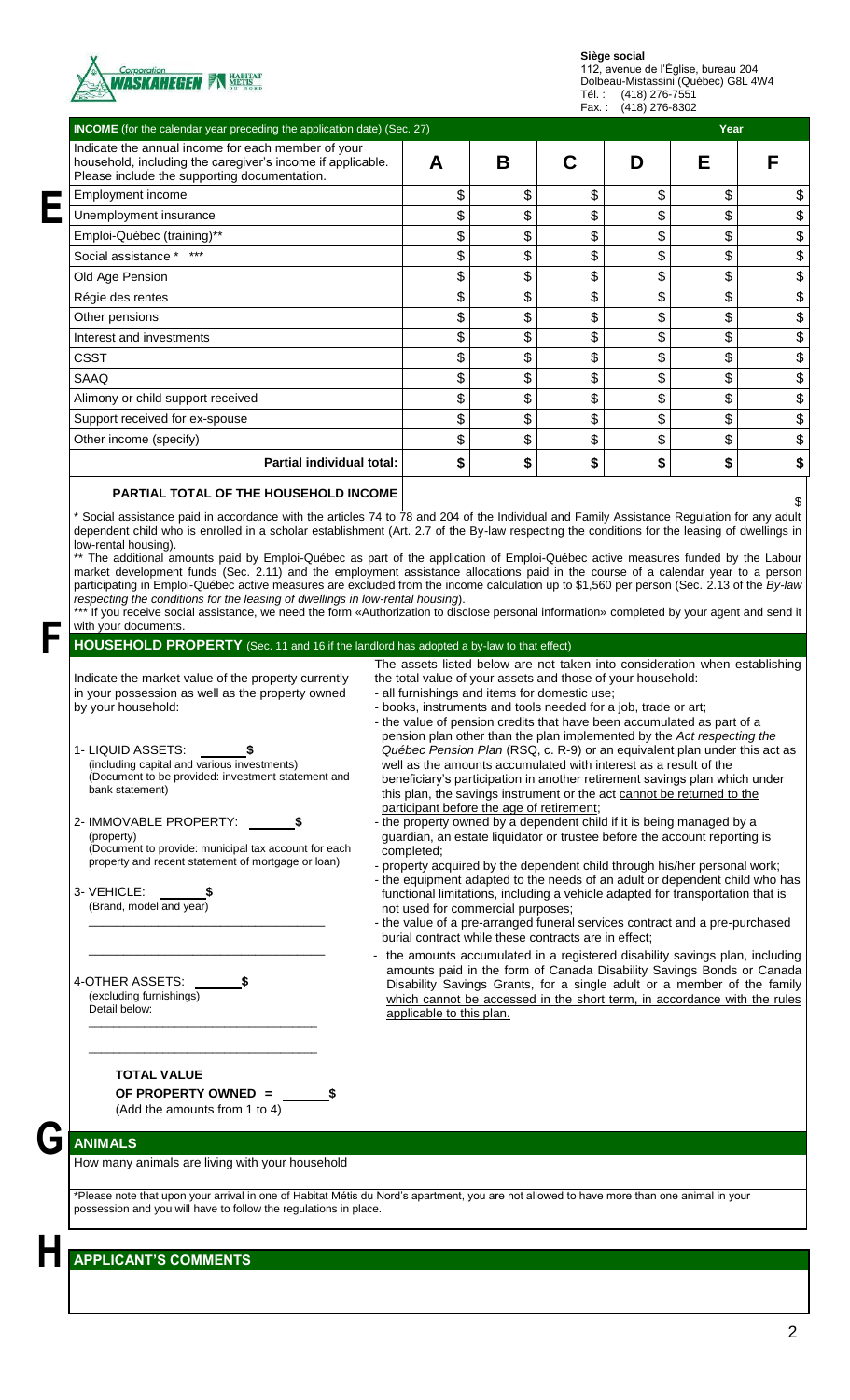

**NOTICE to all applicants – All false or misleading declaration contained in this application or any other documents attached, as the case may be, could lead to the removal from the admissibility list, refuse to grant a low rental housing , the change in rental conditions or the eviction of the apartment.**

## **DECLARATION**

**I**

I declare that all the information provided in this appendix is accurate and complete. I understand that any erroneous information could **result in one of the following consequences: removal from the eligibility list, refusal of low rental housing, change in rental conditions or eviction from the apartment.**

I hereby give consent for all personal information gathered by the Société d'habitation du Québec in this appendix and that is needed to study this request be sent to partners of the Société d'habitation du Québec who will process the file.

| Applicant's signature<br>Date | Signature of the person responsible for the<br>organization | Date |
|-------------------------------|-------------------------------------------------------------|------|
|-------------------------------|-------------------------------------------------------------|------|

|                       | Organization                                                                                                                                                                                                                                                                                                        | Area code<br>$\lambda$             |                  | Telephone no.                       |
|-----------------------|---------------------------------------------------------------------------------------------------------------------------------------------------------------------------------------------------------------------------------------------------------------------------------------------------------------------|------------------------------------|------------------|-------------------------------------|
|                       | <b>Number</b><br><b>Street</b><br>Municipality                                                                                                                                                                                                                                                                      |                                    |                  | Postal<br>code                      |
|                       | <b>APPLICATION ACCEPTABILITY</b> (Sec. 11 to 13)                                                                                                                                                                                                                                                                    |                                    |                  |                                     |
| 1- 1<br>$2 -$<br>$3-$ | Did the applicant provide all the required information?<br>Did the applicant provide all the documents required to complete the application?<br>Did the applicant provide proof of income for all members of the household, including the<br>caregiver, if applicable?                                              | Yes<br>$\exists$ Yes<br>$\Box$ Yes |                  | <b>No</b><br><b>No</b><br>$\Box$ No |
| 4-                    | Is the application acceptable?<br>$\Box$ Yes $\Box$ No<br>5- If not, specify the reasons in Section N, File Summary.                                                                                                                                                                                                |                                    |                  |                                     |
|                       | <b>APPLICATION ELIGIBILITY</b> (Sec. 14 to 16)                                                                                                                                                                                                                                                                      |                                    |                  |                                     |
| $2 -$                 | Is the applicant a Quebec resident?<br>Has the applicant lived in Quebec for at least 12 months over the 24 months prior to the<br>application?                                                                                                                                                                     | Yes<br>ப<br>П                      | No.<br>$\Box$    | Not applicable                      |
|                       | 3- Has the applicant lived in the organization's selection territory for at least 12 months over<br>the 24 months prior to the application?<br>This question is only applicable if the organization has a by-law to that effect<br>(sec. 14.4)                                                                      | $\Box$                             | $\Box$           | $\mathsf{L}$                        |
| 4-                    | This question does not apply to victims of domestic violence or to households with a<br>disabled person who, as a result of motor disability, may have difficulty accessing a<br>dwelling or moving around inside it.<br>Is the applicant a Canadian citizen or permanent resident?                                 | 무<br>-                             |                  |                                     |
| 5-                    | Is the applicant and members of his/her household have the appropriate age as<br>determined by the organization or by the By-law respecting the allocation of dwellings in<br>low rental housing for the housing category applied for in this application? (Sec. 2, 3, 4, 5)<br>and 17)                             |                                    |                  |                                     |
| 6-<br>$7-$            | Does the household's income respect the core needs threshold? (Sec. 14.5)<br>Does the value of household property respect the maximum determined by the<br>organization?<br>This question is only applicable if the organization has set a maximum through a                                                        | $\Box$<br>$\Box$                   | $\Box$<br>$\Box$ |                                     |
| 8-                    | by-law. (Sec. 16.5).<br>Can the applicant meet his/her daily needs independently or does the applicant have the                                                                                                                                                                                                     | $\Box$                             | $\Box$           |                                     |
|                       | necessary support? See the "Autonomy Survey". (Sec. 14.2)                                                                                                                                                                                                                                                           |                                    |                  |                                     |
| l9-                   | If the applicant or a member of his/her household is a former tenant in an affordable<br>housing dwelling, would their history allow them to be eligible under subsections 1, 2, 3<br>and 4 of Sec. 16 of the allocation by-law (eviction, abandonment or non-discharged debt)?<br>(Sec. 16.1, 16.2, 16.3 and 16.4) | $\Box$                             | L.               |                                     |
|                       | 10- If the applicant is a full-time student, does he/she live with a dependent child or does<br>he/she live in a marital relationship with a person who has a dependent child? (Sec. 16.6)                                                                                                                          | $\Box$                             | $\Box$           |                                     |
|                       | 11- If the applicant is pregnant, is she20 weeks pregnant or more? (Sec. 16)<br>12- If the applicant is severely limited in his/her capacity for employment under the Individual<br>and Family Assistance Act (R. S. Q., c. A-13.1.1), is he/she participating in a measure or                                      | $\Box$<br>$\Box$                   | $\Box$<br>П      | $\mathsf{L}$                        |
|                       | social assistance or accompaniment program included in this act?<br>13- Question for housing cooperatives and NPOs:<br>Does the applicant meet the eligibility criteria listed in the organization's incorporating                                                                                                  | $\Box$                             | $\Box$           | $\mathbf{I}$                        |